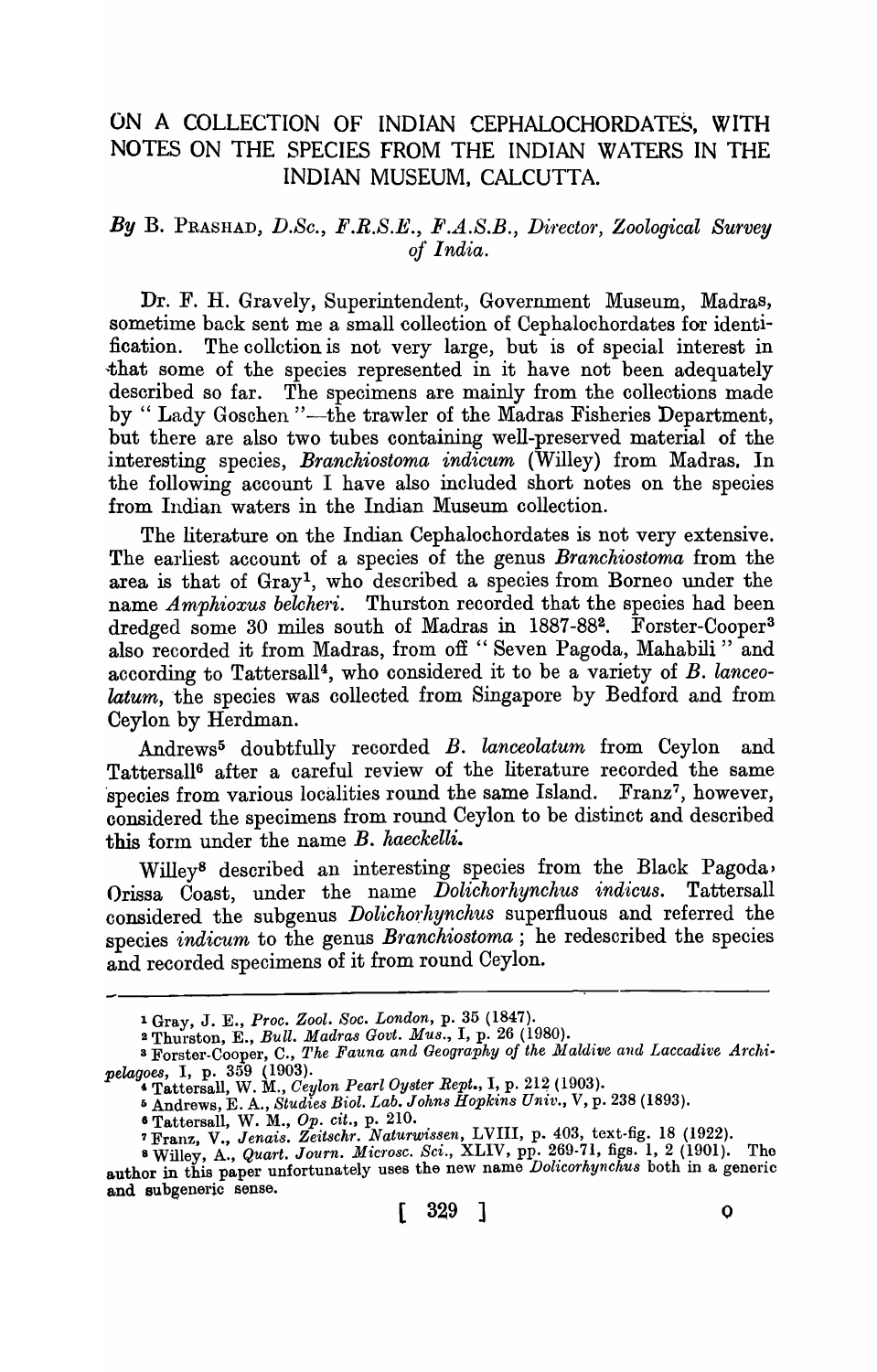In addition to the neotenic form *Branchiostoma pelagicum* Günther, which was later separated by Goldschmidt<sup>1</sup> under the generic name Amphioxides, Tattersall<sup>2</sup> doubtfully referred a specimen from round Ceylon to Cooper's species, *B. californiense*. Franz<sup>3</sup>, however, was of opinion that this record is probably to be referred to *B. elongatum* (Sundevall), of which the Ceylon form and the Cape species, *B. capense* (Gilchrist), are probably geographical varieties. In the Madras Museum oollection, there are a number of specimens which agree with Tattersall's description, and as they differ from the true *B. elongatum*, I propose separating these under the name *B. gravelyi.* 

Of the genus *Asymmetron* E. A. Andrews, *A. cultellus* (Peters), *A. cingalense* (Kirkaldy), *A. maldivense* (Forster Cooper), *A. agassizi*  (Parker), *A. parvum* (Parker), *A. lucayum* Andrews and *A. orientale* (Parker) have been recorded from the Indian waters by various authors. For full literature regarding these species reference may be made to the works of Tattersall<sup>4</sup>, Forster Cooper and Franz.

In reference to the nomenclature of the genera I have followed the masterly memoirs of Franz, and it is not necessary, therefore, to discuss the controversial questions of the genera and their nomenclature.

In the collections before me the following species are represented  $:$ 

- 1. *Branchiostoma belcheri* (Gray).
- *2. Branchiostoma indicum* (Willey).
- 3. *Branchiostoma gravelyi*, sp. nov.
- *4. Asymmetron cingalense* (Kirkaldy).

### Genus **Branchiostoma** Costa.

### **Branchiostoma belcheri** (Gray).

- *1847. Amphioxus belcheri,* Gray, *Proc. Zool. Soc. London,* p. 35.
- *1889. Branchiostoma belcheri,* Gunther, *"Challenger" Report8,* XXXI, *Pelagic Fishe8,* p. 43.
- *1890. Branchiostoma belcheri,* Thurston, *Bull. Madras Govt. MU8.,* I, p. 26.
- *1895. Branchiostoma (Amphioxus) belcheri,* Kirkaldy, *Quart. Journ. Micro8c.*  Sci., XXXVII, p. 313, pI. xxxv, fig. 8.
- 190!. *Branchio8toma nakagawae,* Jordan & Snyder, *Proc., U. S. Nat. M'U8.,*  XXIII, p. 726.
- *1903. Branchiostoma lanceolatum* var. *belcheri,* Tattersall, *Tran8. LiverpooZ Biol. Soc.,* XVII, p. 299.
- 1903. *Branchiostoma lanceolatum var. belcheri*, Tattersall, *Ceylon Pearl Oyster Rept.,* I, p. 212, pI. i, fig. 3.
- 1913. *Branchiostoma belcheri*, Jordan, Tanaka & Snyder, Journ. Coll. Sci. Tokyo., XXXIII, p. 4.
- 1922. Branchiostoma belcheri, Franz, Jenais. Zeitschr. Naturwissen., LVIII, p. 391, text-figs. 8-13.
- *1927. Branchiostoma belcheri,* Franz, *Ergebn. Anat. Entwickelung.,* XXVII, p.482.

*B. belcheri* originally described from Borneo is widely distributed in the Indo-Pacific. It has been recorded from the east coast of Africa,

<sup>1</sup> Goldschmidt, R., *Biol. Oentralbl.,* XXV, pp. 235-40 (1905).

<sup>&</sup>lt;sup>2</sup> Tattersall, W. M., op. cit., p. 216.

<sup>&</sup>lt;sup>3</sup> Franz, V., op. cit., p. 406; see also Franz, V., *Ergebn. Anat. Entwickelung*, XXVII, p. 483 (1927).

<sup>&</sup>lt;sup>4</sup> Tattersall, W. M., *Trans. Liverpool Biol. Soc.*, XVII, pp. 269-302 (1903).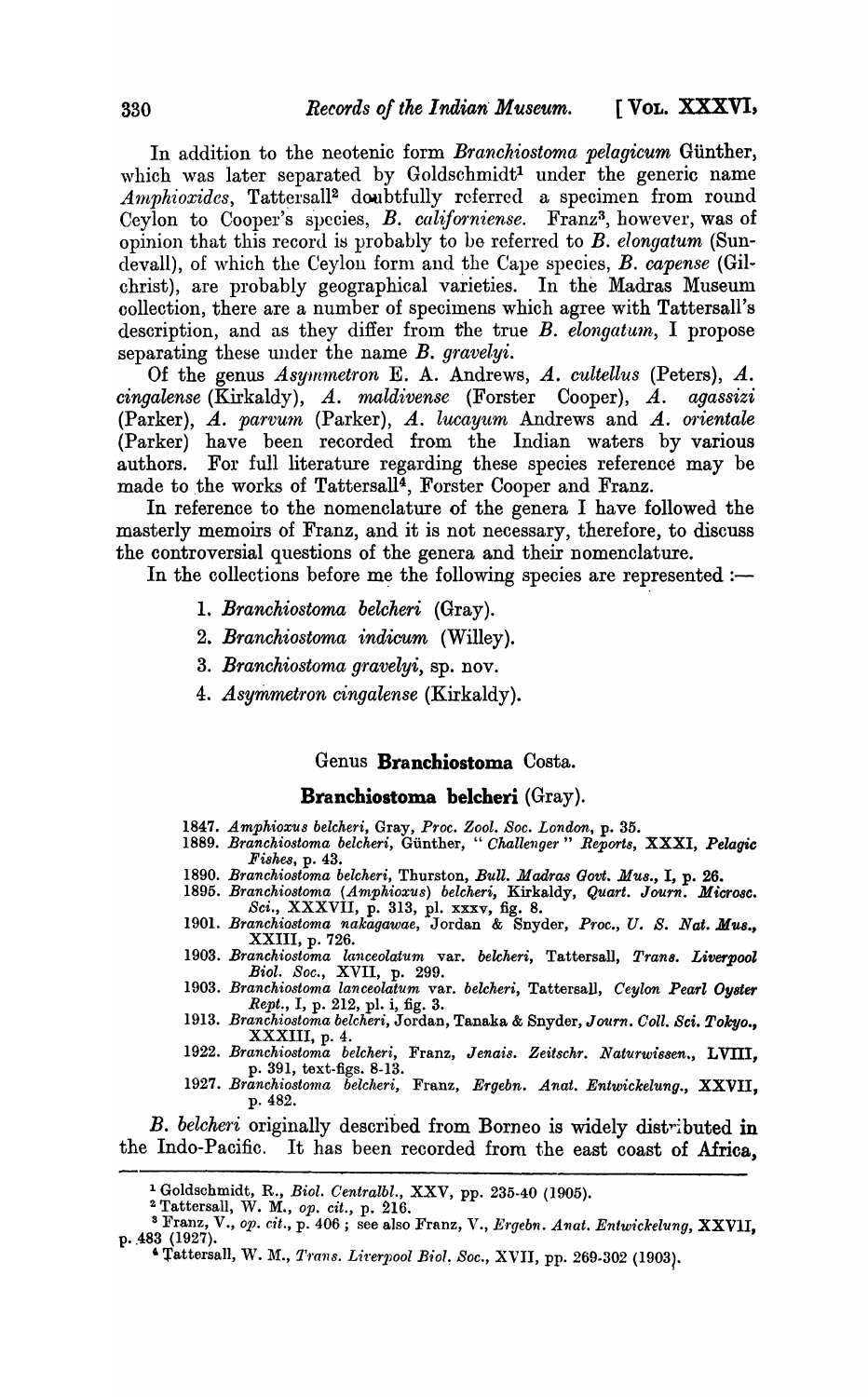Ceylon, Borneo, Philippines, the Prince of Wales Islands, Torres Straits, China and Japan..

Thurston remarked that the species had also been dredged earlier some 30 miles south of Madras, 'while Tattersall recorded it from Ceylon '8S a variety of *B. lanceolatum* (Pallas).

In the Madras Museum collection before me the species is represented by two series of specimens from  $:$ -

- 1. Tholayiram par, 10-16 fathoms, 28. iii. 28. 4 specimens.
- 2. Off Coilpatam, S. W. and W. of Tuticorin, 7-10 fathoms, 30. iii.  $28 - 1.$  iv. 28.

The specimens are mostly immature and rather poorly preserved, but agree with the descriptions of Kirkaldy, Tattersall and Franz.

The largest specimen from off Coilapatam is 45 mm. and the youngest about 20 mm. long. In the larger specimens traces of gonads are to be seen, and in one specimen 27 and 25 on the right and left sides respectively were counted. The myotome formula is 37, 17, 10.

The Tholayiram par specimens vary from 30-35 mm. in length, and in one specimen 27 gonads on the right and 25 on the left side could be seen. The myotome formula is 37, 17, 9-10.

In the Indian Museum collection the species is represented by 11 specimens collected by the Surgeon Naturalist on the R. I. M. S. "Investigator" in the Mergui Archipelago, 16-20 fathoms. The largest specimen is 52 mm. long, and the myotome formula varies as 37-38, 17-18, 9-10. The gonads are developed in some specimens, but their exact numbers cannot be counted.

# **Branchiostoma indicum** (Willey).

- *1901. Dolichorhynchus indicus, Willey, Quart. Journ. Microsc. Sci., XLIV, p.*  $269$ , figs. 1, 2.
- 1903. Branchiostoma indicum, Tattersall, *Trans. Liverpool Biol. Soc.*, XVII, p.300.
- *1903. Branckiostoma indicum,* Tattersall, *Ceylon Pem'l Oyster Rept.,* I, p. 215, pI. i, figs. 11-13.
- *1922. Branckiostoma indicum,* Franz, *Jenais. Ze-itschr. Naturwissen.,* LVIII, p.410.
- *1927. Branck-iostoma indicum.,* Franz, *Ergebn. Anat. Enttvickelung,* XXVII, p.483.

Of  $B$ . indicum I have examined the 4 badly preserved types and a mounted slide in the collection of the Indian Museum and a large series of fresh specimens from off Madras kindly sent to me by Dr. R. Gopala Iyer of the Madras University. In addition I have also examined a few old specimens from Madras in the Indian Museum collection and two series of specimens marked "? Madras " in the collection from the Madras Museum. In view of this extensive material I give below a few notes op the species and a good figure showing its main characters.

The specimens vary from white to pink or even brown in colour and the largest is 27 mm. long and about 3 mm. in maximum width. The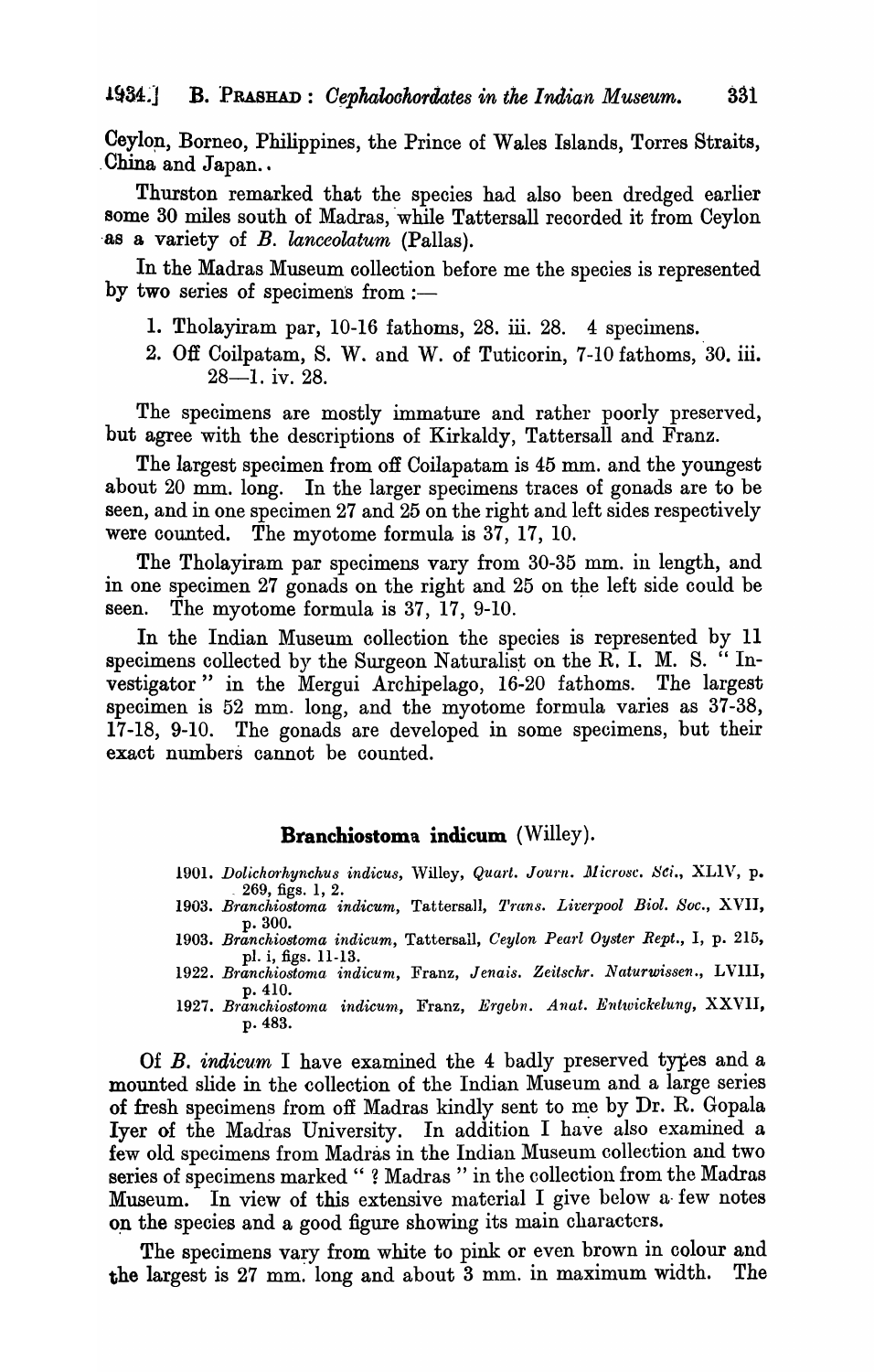myotome formula (text-fig. 1) generally is  $41, 14, 14$ , but in 3 specimens 42-43 preatrial and in 2 speoimens 15 postanal myotomes were found.

/ /

FIG. *l.-Branchiostoma ·indicum* (Willey). Lateral view.  $\times 6$ . The myotomes in the anterior third of the animal are oomparatively narrow as the main part of the body is oooupied by the very broad pharynx.

All the specimens show distinct preoral lobes, but their proportionate length agrees in general with Tattersall's figure rather than Willey's.

The rostrum is comparatively long, about as long as the first five myotomes, and appears as a somewhat narrow, tubular structure.

The dorsal fin is low and of an even height; it ends slightly in front of the first myotome anteriorly and slightly behind to the anus posteriorly.

The ventral fin has the usual fin ohambers whioh also extend postanally. The oaudal fin is relatively broad and almost pointed posteriorly; the infra-caudal lobe is slightly less deep than the supra-oaudal, but is longer, extending very slightly beyond the anus.

The metapleural folds terminate symmetrioally on either side of the ventral fin behind the V-shaped atripore (text-fig. 2).

The oral cirri are moderately long, about 40 in number, and are provided with distinct sense papillae.

The notochord extends into the long rostrum as a thin tube, but does not extend to the tip.

The neural tube projects slightly in front of the dorsal fin chambers, but stops short of the anterior termination of the dorsal fin.

There is no eye-spot.

The number of gonads varies from 25-27 on the right side to 22-24 on the left in both male and female speoimens.



FIG. *2.-Branchiostoma indicum* (Willey). Ventral view showing the symmetrical termination of the metapleural folds.  $\times 6$ .

From the above description it is clear that all the specimens from off Madras are to be referred to Willey's species, B. *indicum*.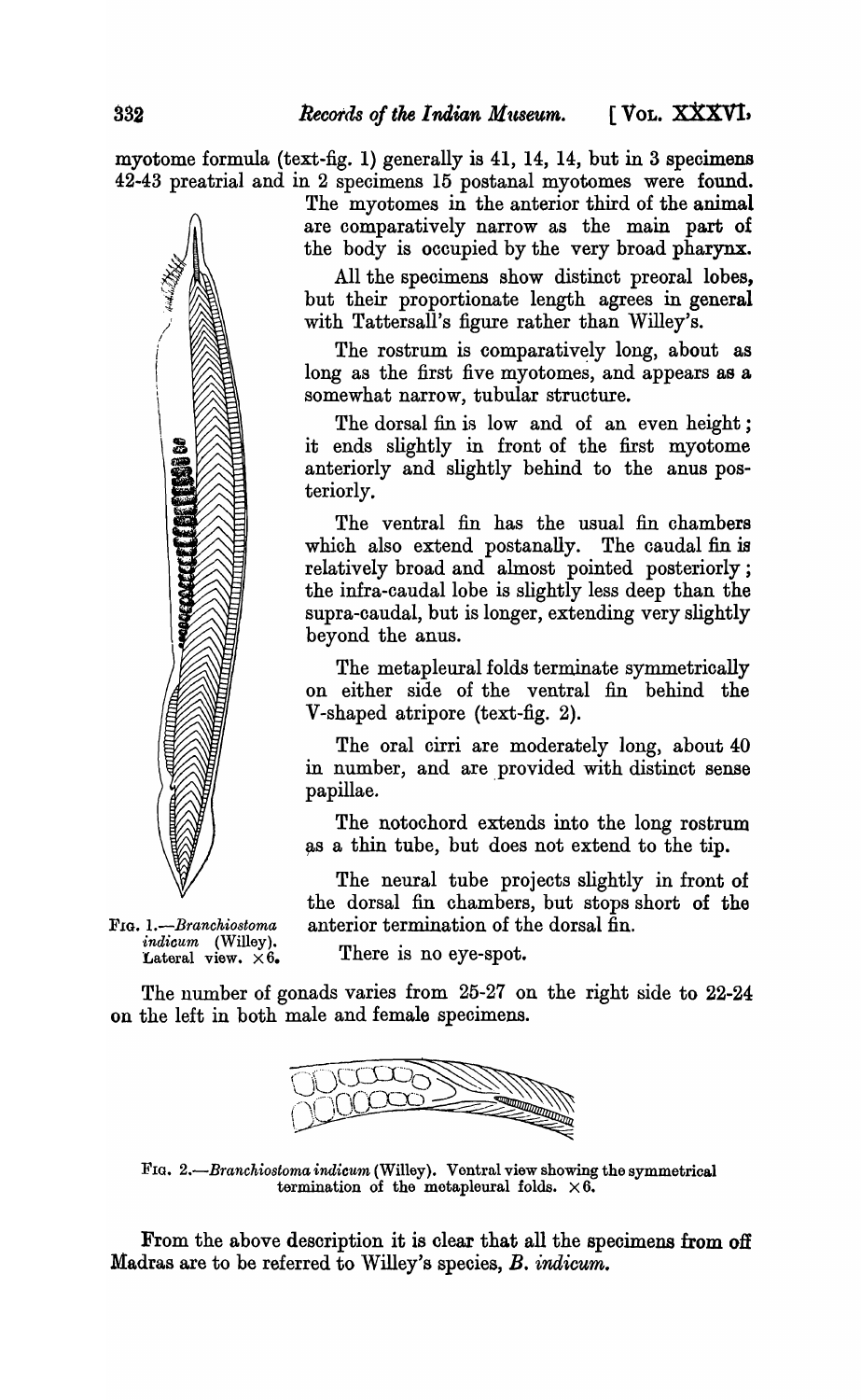#### Branchiostoma gravelyi, sp. nov.

- 1903. ? *Branchiostoma cali/orniense,* Tattersall, *(nee* J. G. Cooper), *Ceylon Pearl Oyster Rept.,* I, p. 216, pl. i, figs. 14, 15.
- *1922. -Branehiostoma elongatum,* Franz (in part), *Jenais. Zeitschr. Naturwissen.,*  LVIII, p. 405.
- *1927. Branchiostoma elongatum,* Franz (in part), *Ergebn. Anat. Entwickelung.,*  XXVII, p. 483.

Tattersall referred with some doubt a specimen from the Cheval District, Ceylon, to Cooper's species *Branckiostoma caliJorniense,* and remarked that the Ceylon specimen "difiers but very slightly from either B. *californiense* or *B. capense* " Franz considered *B. capense* to be probably a " geographische Varietat" of *B. elongatum*  (Sundevall), but considered *B. californiense* as distinct. He also doubtfully referred Tattersall's *B. californiense* from Ceylon to *B. elongatum*  (Sundevall), even though he gave the distribution of this species as "W estkiiste Siidamerikas "

The rostral fin (text-fig. 3) is almost continuous with or separated by a shallow notch from the dorsal and is only slightly produced into a snout-like structure. The dorsal fin is low and has a continuous series of fine rays. The caudal fin is a little higher than the dorsal and ventral fins; the infra-caudal lobe is slightly longer and deeper. The ventral fin is very long, and has a series of double fin rays throughout its entire length, but the fin chambers do not extend postanally. The metapleural folds terminate symmetrically.

The oral cirri are moderately long, about 30 in number, and bear well-marked, almost triangular, sense-papillae. The "Räderorgan" agrees with Tattersall's description.

The notochord extends far in front of the anteriormost myotome and slightly beyond the last myotome. The nervous system projects anteriorly to almost the beginning of the rostral fin. There is no eye-spot.

All the specimens are apparently immature as no gonads can be seen.

The measurements and myotome formula of 4 specimens are as follows  $:$ ---

> Length 44 mm. Myotomes  $41-18-10=69$ . Length 41 mm. Myotomes  $40-18-10=68$ . Length 36 mm. Myotomes  $40 - 18 - 10 = 68$ . Length 23 mm. Myotomes  $40-18-10=68$ .

FLO. *3.-Branchiostoma gravelyi,* sp. nov. Lateral view. Xca. 5.